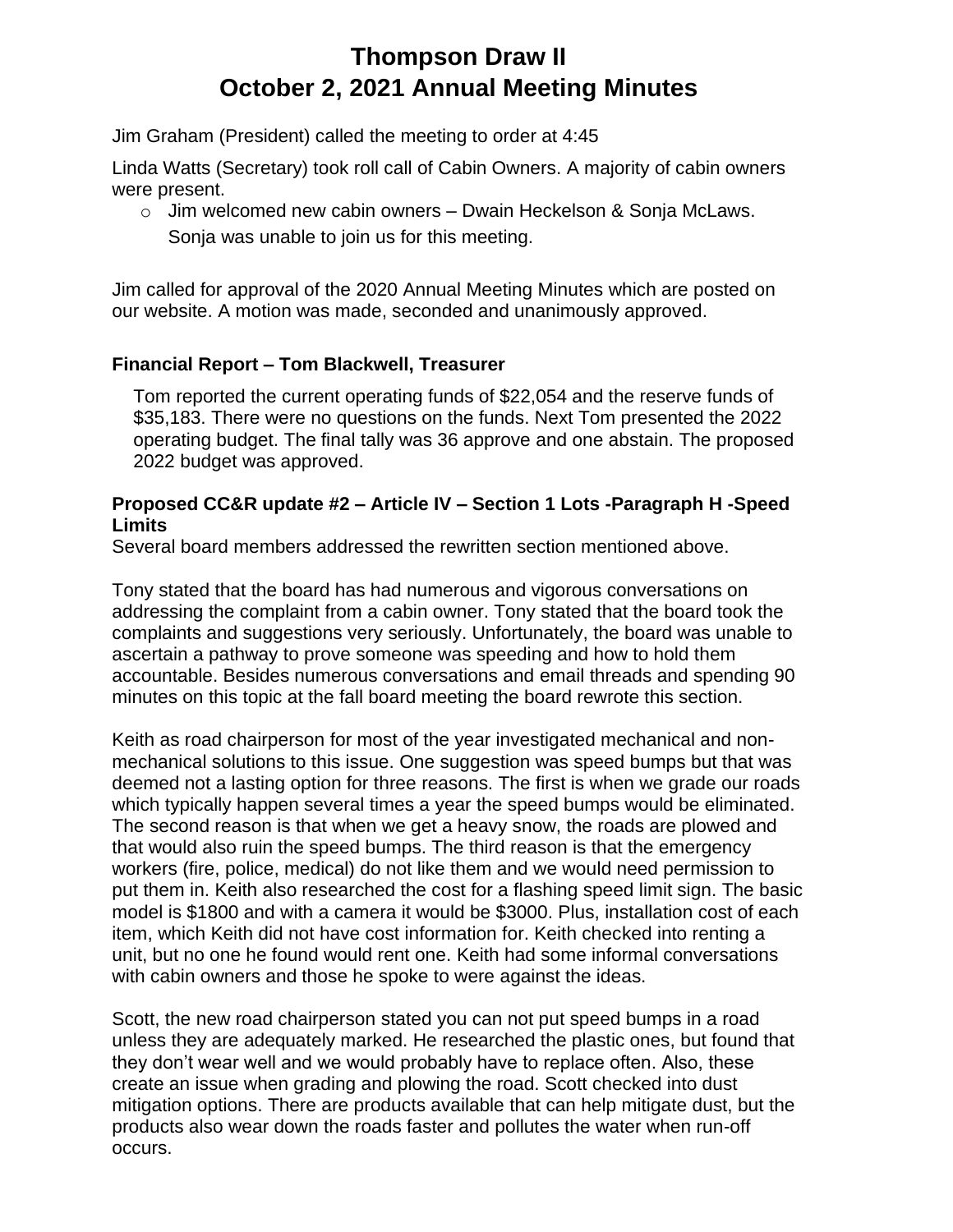Bill, our safety chairperson, stated that if we want to fine a person, due process is required. They must "get their day in court". We currently have no such process in place. When he informally asked the cabin owners that were at the meeting "who wants to volunteer to be a judge, jury member, defense representative, etc. no owner volunteered.

#### **Proposed CC&R update #2 – Article IV Section 1, Paragraph C: Trailers, Motor Vehicles And Temporary Occupancy**

Bodie explained the purpose of the amendment was to allow campers and RVs to be stored, while continuing to uphold and enforce the occupancy restrictions. Boats, tractors, trailers, and vehicles of all types are stored on properties as common practice; however, RV's and campers are restricted under this Section solely because they *could* be lived in. Since the CC&R already restricts occupancy then occupancy is not a valid concern. Therefore, campers and RVs should be allowed to be stored on properties just as boats, tractors, trailers, and all other types of vehicles are. To single out RVs and campers, solely due to aesthetics which has no basis in the CC&Rs, costs homeowners \$1000 / year or more for offsite storage.

Jim asked for questions, but there was little asked or discussed.

# **Reports**

# **Roads**

Scott Chamberlain presented the work day report. Work day went exceedingly well. Great weather and good turnout. Most road damage was repaired, and a few areas for future work identified, one being the Emergency gate exit, another being some ditches need to be dug. Tract A16West (South) was cleared of ladder fuel leaving us in good position to protect against any fire down the ravine. Thompson Draw Ford repair has yet to be started by moving large rocks into place. Next Work Day will most likely focus on ladder fuel to the association North and East toward the highway, and along our roads inside the perimeter.

# **Safety**

Bill remined owners to report all safety issues or concerns to himself and Linda as she keeps a record of all reported incidents/concerns.

# **Water**

Bodie provided a report on everything that has been completed and is in process with our water system. The new Primary booster pump had a capacitor fry during a power outage. We were able to immediately switch back to our Secondary booster pump to restore water service until the repair could be made. The Board ordered a backup Well pump so we would have the part on site should the well pump fail in order to reduce the risk of a delayed service outage as parts are taking longer than normal to order. The Board has ordered a whole house surge protector to be installed on the Pumphouse to protect us in the future from power surges like the one that fried the capacitor. The Board ordered a 9000 BTU mini-split with heat pump for the Pumphouse in order to have a heat source on a thermostat. Chad Allen and Tony Harris installed the unit during work day.